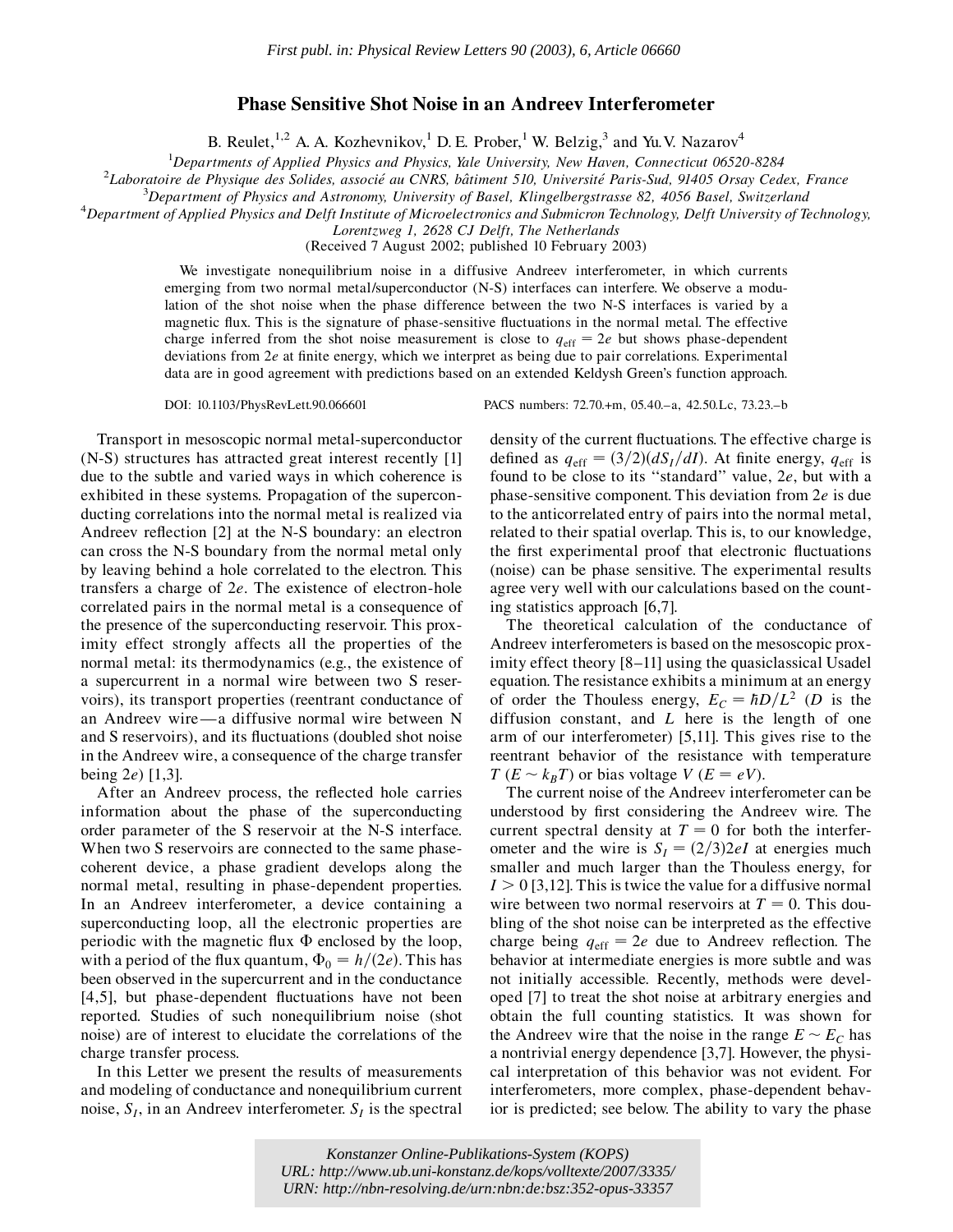has allowed us to test separately various aspects of the theory. In particular, we have established in the present work that the nontrivial energy dependence of the shot noise at intermediate energies, seen for Andreev wires and interferometers, arises from correlations between the electron-hole pairs entering the normal metal, and that phase gradients suppress this effect.

Devices were fabricated and measured at Yale University. A scanning electron microscope (SEM) picture and a schematic of the device studied are presented in Fig. 1(a) (two similar devices were studied). The device is a diffusive Au wire, shaped like a Y, in contact with a thick Au reservoir, and in contact with two terminals of a large Nb loop. The Nb loop is attached to another Au reservoir. The conductance of the structure is measured between the two Au reservoirs. The phase difference  $\varphi$ between the superconducting terminals is controlled by application of a magnetic field perpendicular to the plane of the superconducting loop;  $\varphi = 2\pi \Phi/\Phi_0$ . The thin Au wire and the thick Au reservoirs were deposited using a double-angle evaporation technique [13] in a single vacuum pump down. The surface of the Au was then ionbeam cleaned before Nb deposition to ensure a transparent N-S interface. The Au wire is about 10 nm thick and has an almost temperature-independent sheet resistance of  $\sim$ 15  $\Omega/\square$ , which corresponds to an electron diffusion constant  $D \approx 3.3 \times 10^{-3}$  m<sup>2</sup>/s. The Au reservoir is 70 nm thick and has a sheet resistance of  $\sim$ 0.5  $\Omega$ / $\Box$ . The Nb film is 80 nm thick. For our device, we define the Thouless energy  $E_C = \hbar D/L^2 \approx 30 \mu\text{eV}$ , where  $L \approx 270$  nm is the length of each of the three sections of the device. Measurements were performed in a dilution refrigerator at a mixing chamber tempera-



FIG. 1 (color online). (a) SEM picture of the device; (b) the device schematic; (c),(d) models of the device at integer and half-integer magnetic flux, respectively. N and S are, respectively, normal and superconducting reservoirs.

ture  $T = 43$  mK. At low temperature the electron energy relaxation is dominated by electron-electron interactions [14] and the associated inelastic length *Lee* is larger than *L*, so the transport in the device is elastic [15].

The differential resistance,  $R_{\text{diff}} = dV/dI$ , was measured at  $\sim$ 200 Hz as a function of bias voltage *V* for several values of magnetic flux, using lines carefully filtered with cryogenic low-pass filters coupled to the sample through a bias Tee. The current fluctuations  $S_I$  in the sample were coupled out via a coaxial cable and measured in a frequency band  $\Delta f$  from 1.25 to 1.75 GHz, where a low noise cryogenic amplifier can be employed. The noise emitted by the sample passes through a cold circulator, to isolate the sample from amplifier emissions, and is then amplified by the cryogenic amplifier and rectified at room temperature after further amplification. The detected power is thus given by  $P_{\text{det}} = G \Delta f (k_B T_{\text{out}} + k_B T_A)$ , where *G* is the gain of the amplifier chain,  $T_A \sim 6.5$  K is the noise temperature of the amplifier, and  $T_{\text{out}}$  is the effective temperature corresponding to the noise power coupled out from the sample  $(T_{\text{out}} = 0.04{\text -}0.6 \text{ K} \text{ for } V = 0{\text -}150 \text{ }\mu\text{V})$ . We determine  $G \Delta f$  and  $T_A$  by measuring the sample's Johnson noise vs temperature at  $V = 0$  and its shot noise at  $eV \gg$  $(k_B T, E_C)$ . We modulate the current through the sample to suppress the contribution of  $T_A$  and measure  $dP_{\text{det}}/dI$ . This gives  $dT_{\text{out}}/dI$ .  $T_{\text{out}}$  is given by  $T_{\text{out}} = (1 - \Gamma^2)T_N + T_{\text{out}}$  $\Gamma^2 T_{\text{in}}$ , and  $S_I$  is given by  $S_I = 4k_B T_N/R_{\text{diff}}$ . Here  $T_N$  is the noise temperature of the sample itself,  $R_{\text{diff}}$  is the differential resistance at the measurement frequency [16],  $\Gamma^2$  is the power reflection coefficient of the sample, and  $T_{in}$  is the external noise incoming to the sample. In the formula for  $T_{\text{out}}$ , the first term on the right represents the noise emitted by the sample which is coupled to the amplifier; the coupling coefficient is  $(1 - \Gamma^2)$ . The second term represents the external noise the sample reflects. It has a magnitude of a few percent of the first term [19]. In the data analysis we take  $\Gamma^2 = 0$ , since measurements of the relative variation of  $\Gamma^2(\Phi, V)$  show that taking  $\Gamma^2 = 0$ leads to an error of *<*0*:*01*e* for the effective charge.

Measurements of  $R_{\text{diff}}$  vs bias voltage are given in Fig. 2(a).  $R_{\text{diff}}$  has a systematic dependence on the magnetic flux. At integer flux,  $\Phi = n\Phi_0$ , the reentrant behavior of the differential resistance vs bias voltage is pronounced. The maximum dip in resistance below the value at large voltage,  $R_N$ , is about 13%.  $R_{\text{diff}}(V = 0)$  is lower than its normal state value ( $R_N = 67.5 \Omega$  taken at  $V = 400 \mu$ eV) possibly because of finite temperature and finite phase coherence. The reentrant behavior is also present at half-integer flux, but the amplitude of the resistance change is smaller, about 2%. The minimum of  $R_{\text{diff}}$  occurs at a voltage  $V \approx E_C/e$  for  $\Phi = n\Phi_0$  and at a substantially higher bias voltage,  $V \approx 3E_C/e$ , for half-integer flux. The magnetic field dependence of the differential resistance at  $V = 0$  is shown in the inset of Fig. 2(a). The observed magnetic field period is within 10% equal to  $\Phi_0/A$ , with *A* the inner area of the loop.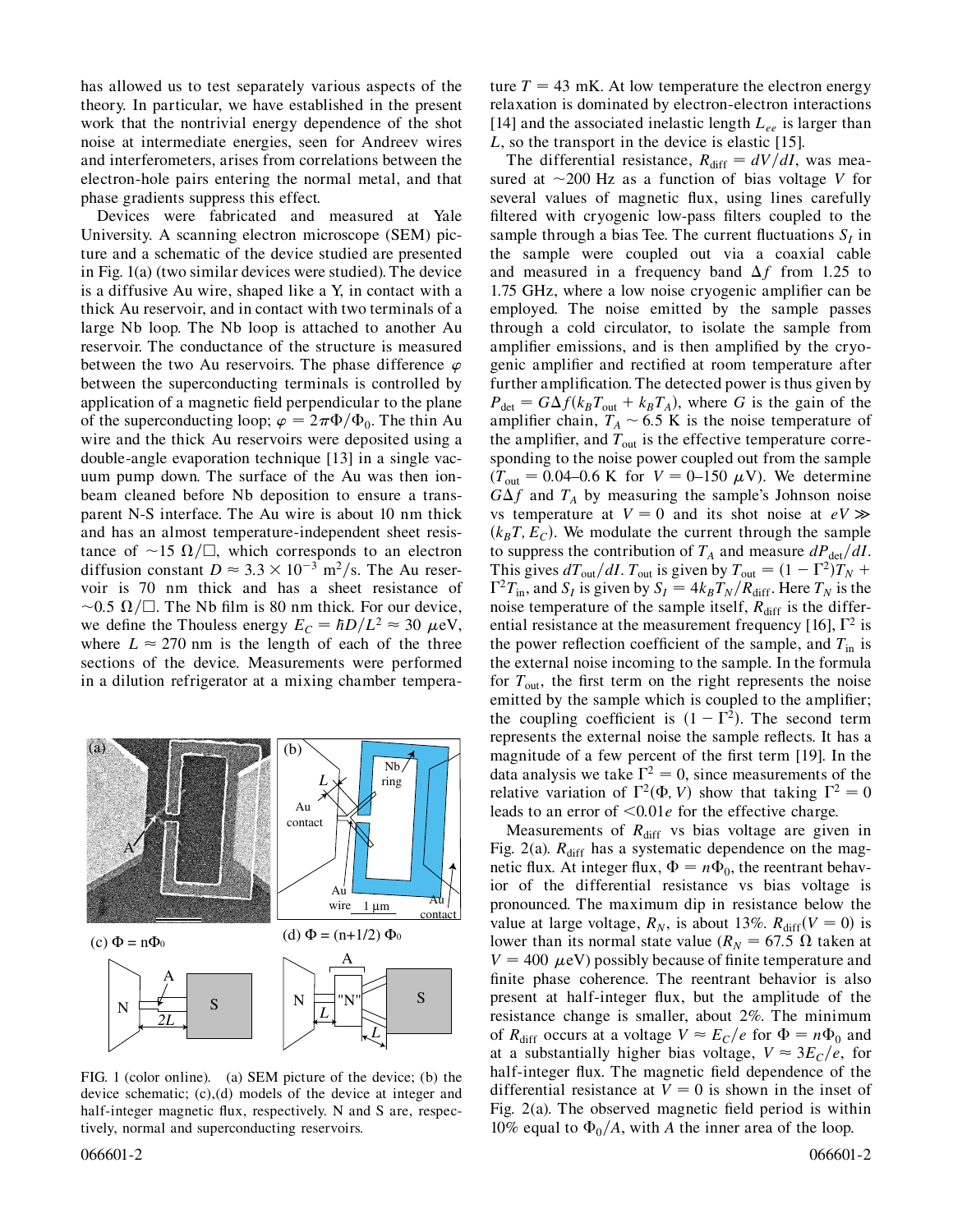

FIG. 2. (a) Experimental data of the differential resistance vs bias voltage at different values of magnetic flux (mixing chamber temperature  $T = 43$  mK). The inset shows magnetic field dependence of the zero-bias differential resistance. (b) Theoretical predictions for  $E_C = 30 \mu eV$  and an electron temperature of  $T = 43$  mK.

We calculated  $R_{\text{diff}}$  using the approach of Ref. [7]; see Fig. 2(b). The value of the Thouless energy used in the calculations,  $E_C = 30 \mu\text{eV}$ , is inferred from the sample geometry. The electron temperature is assumed to be 43 mK ( $k_B T = 4 \mu eV$ ), that of the mixing chamber. No fitting parameters were used. Use of a slightly higher temperature would somewhat improve the fit but not change the qualitative behavior. Our calculation does not include the effects of inelastic scattering, imperfect interfaces, or additional heating of the reservoirs at finite voltages. Even so, the conductance of the Andreev interferometer is seen to be well described by theory, in its basic form. This gives us confidence that the sample parameters and geometry are correctly described.

The behavior of  $R_{\text{diff}}$  seen in Fig. 2 can be understood qualitatively. The dip of  $R_{\text{diff}}$  for  $\Phi = 0$  at  $E \approx E_C$  is like that seen for an Andreev wire of length 2*L*. [For our Y-shaped interferometer, the two right-hand arms of length *L* can be taken to be in parallel; see Fig. 1(c).] At high energy  $R_{\text{diff}} = R_N$ . The dip is due to a competition between the effect of induced, correlated electron-hole pairs at finite energy, which reduce the resistance, and the formation of a gap at yet lower energies, which increases the resistance. For  $\Phi = \Phi_0/2$ , point A of the interferometer [Fig. 1(d)] is driven normal so that the length affected by the superconductor is *L*. Thus, the dip occurs at a voltage roughly 4 times larger. Also, the resistance of 066601-3 066601-3

those two arms is a fraction,  $1/3$ , of  $R_N$ , so the dip is much smaller than for  $\Phi = 0$ .

From the noise measurements we deduce the effective charge,  $q_{\text{eff}} = (3/2)(dS_I/dI)$ ; see Fig. 3(a). At finite energy  $(E > k_B T)$  the effective charge reflects the charge transferred but also includes the effects of correlations in the transfer process. By considering  $dS_I/dI$  rather than  $dS_I/dV$  we eliminate the trivial effect of a nonlinear  $I(V)$ characteristic. The voltage dependence of  $dS_I/dI$  yields information on energy-dependent correlations between charge transfers. Figure 3(b) gives the theory results based on full counting statistics. The inset shows the theory for  $\Phi = 0$  and  $\Phi = \Phi_0/2$ , for  $T = 43$  mK and  $T = 0$ . The effective charge is seen in the theory to be independent of the phase difference at bias voltages larger than  $\sim$ 100  $\mu$ V, with significant phase modulation of  $q_{\text{eff}}$ in the bias voltage range 10–80  $\mu$ V. The maximum magnitude of the observed dip of  $q_{\text{eff}}$  vs voltage is  $\sim$ 10% and occurs for  $\Phi \sim \Phi_0/4$ . There is no dip for  $\Phi = \Phi_0/2$ . For  $T = 0$ ,  $q_{\text{eff}}$  returns to 2*e* as  $V \rightarrow 0$ . At finite temperature,  $q_{\text{eff}}$  goes to zero for  $eV \ll k_B T$ . This is because  $S_I$  reduces to Johnson noise at  $V = 0$ . Thus, the decrease of  $q_{\text{eff}}$  at very low voltages is not related to Andreev physics. In contrast, the dip near  $E_C$  is due to the energy dependence of Andreev reflection.

The experimental results are in fairly good agreement with the theoretical predictions. As expected, there is no phase modulation of  $q_{\text{eff}}$  at large energies  $eV \gg E_C$ , and



FIG. 3. (a) Experimentally measured effective charge  $q_{\text{eff}}$  for several values of magnetic flux. (b) Theoretical predictions for  $E_C = 30 \mu$ eV and  $T = 43 \text{ mK}$ . The inset shows the theory for  $\Phi = 0$  and  $\Phi = \Phi_0/2$  at 43 mK and for  $T = 0$ .